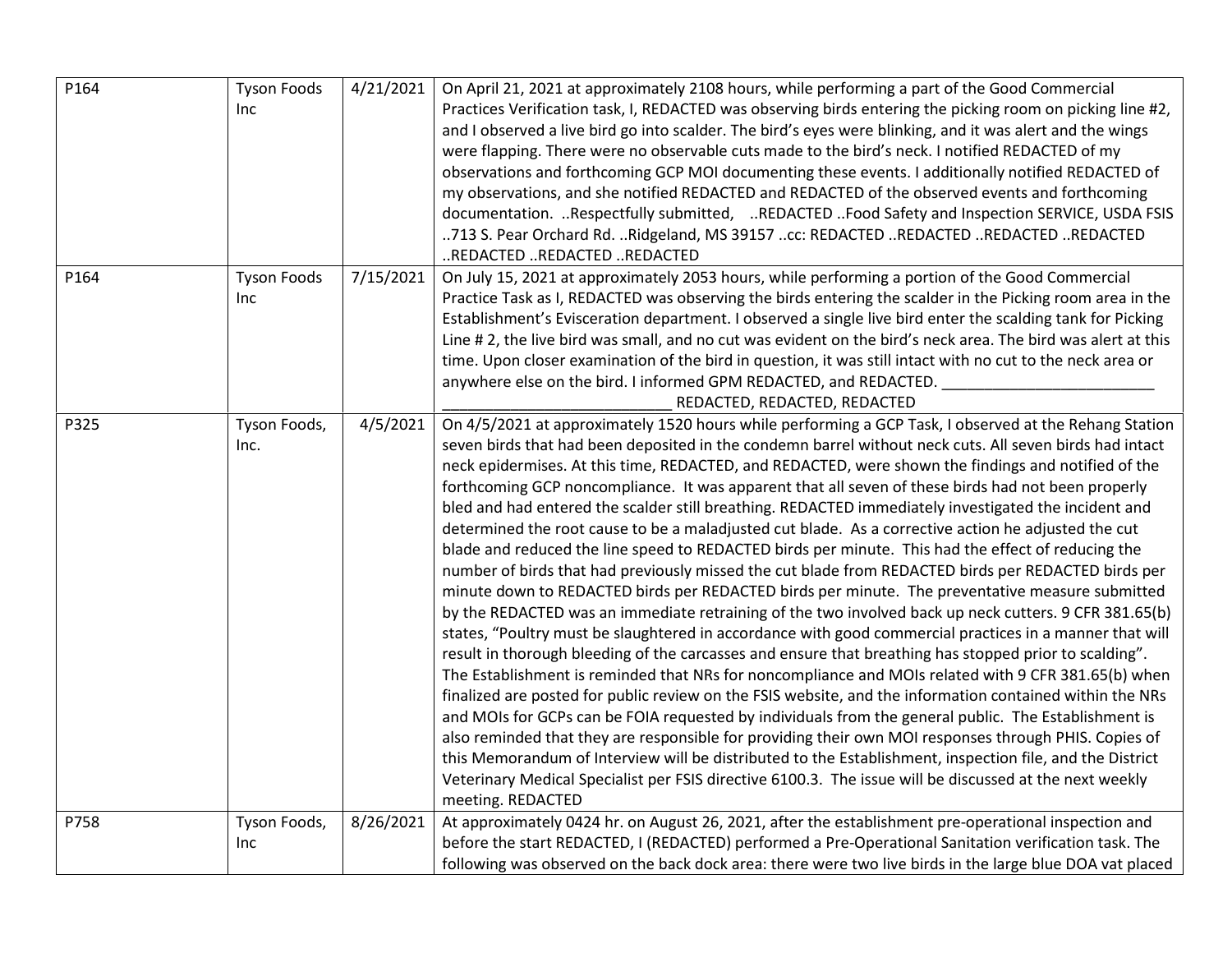|           |              |           | underneath the DOA belt. The vat contained approximately three inches of water with numerous                |
|-----------|--------------|-----------|-------------------------------------------------------------------------------------------------------------|
|           |              |           | feathers. The live two birds were alert, with their eyes open, looking around, and flapping their wings.    |
|           |              |           | QSI REDACTED was present and observed the birds in the vat. REDACTED. REDACTED reached in the DOA           |
|           |              |           | vat with a stainless-steel hook and removed the live birds. These birds were left from the previous shift.  |
|           |              |           | QSI REDACTED was notified of the forthcoming REDACTED CC: DM REDACTED DDM REDACTED DDM                      |
|           |              |           | REDACTED DDM REDACTED. REDACTED. REDACTED                                                                   |
| P768+V768 | Tyson Foods, | 7/26/2021 | July 28, 2021 Good Commercial Practices Memorandum of Information On July 26, 2021 evisceration line        |
|           | Inc.         |           | 2 had an issue with the hock cutting machinery at the evisceration rehang table at approximately 10:43      |
|           |              |           | and line 2 was stopped completely. At 10:47 several supervisors and managers entered the picking room       |
|           |              |           | to remove carcasses that were still attached to the paws, due to the machinery failure at the rehang        |
|           |              |           | table. At 10:48, FSIS went to check on the birds in the electrical stunner and found that the stunner was   |
|           |              |           | still full of chickens. FSIS found that the chickens at the ends of the stunner had struggling, labored     |
|           |              |           | breathing and their heads half submerged in the stunner water. FSIS could not see the heads of the          |
|           |              |           | chickens stuck in the middle of the stunner, as their heads were submerged completely under water. FSIS     |
|           |              |           | immediately went to find the supervisor for the area. The supervisor was found removing slaughtered         |
|           |              |           | carcasses from the line. FSIS asked the supervisor what the plan was for the live chickens that were in the |
|           |              |           | stunner, since the line was not operational. After being reminded, the supervisor walked back to the        |
|           |              |           | stunner area, then set up a ladder and began removing the chickens from the shackles that were in the       |
|           |              |           | stunner. The chickens were retrieved by the supervisor on the ladder and given to live hang employees,      |
|           |              |           | who took the chickens to the shackle room to remove their heads (to ensure that any chickens that were      |
|           |              |           | still alive were euthanized) before placing them in condemn barrels. Most of the birds retrieved from the   |
|           |              |           | stunner had drowned and were dead. FSIS also pointed out REDACTED birds that were trapped in the            |
|           |              |           | head cutting guide bars, just before the automatic blade. Water was pouring over the heads of these five    |
|           |              |           | birds (used to reduce friction of the automatic blade and keep guide bars from clogging) resulting in the   |
|           |              |           | birds struggling to breathe. The backup killer had already euthanized the chickens after the stunner all    |
|           |              |           | the way to the entrance of the guide bars, but the birds trapped in the cutting guide bars had not been     |
|           |              |           | euthanized the supervisor was shown the 5 birds. The supervisor asked for the backup killer's knife and     |
|           |              |           | cut their necks, to euthanize the 5 chickens. If FSIS had not intervened, the REDACTED would not have       |
|           |              |           | removed the chickens from the stunner or the head cutting guide bars. After 5 minutes of down time,         |
|           |              |           | birds recovered from the stunner were dead due to drowning. Allowing these chickens to drown caused         |
|           |              |           | undue suffering/pain/mistreatment and death by means other than slaughter, which is not consistent          |
|           |              |           | with good commercial practices. As per Federal Register Notice Docket No. 04-037N dated September           |
|           |              |           | 28, 2005, "Treatment of Live Poultry before Slaughter, the Food Safety Inspection Service (FSIS) strongly   |
|           |              |           | encourages all establishments engaged in the slaughter of poultry to make every effort to treat poultry     |
|           |              |           | humanely and abide by the Good Commercial Practices (GCPs) as described by industry guidelines." My         |
|           |              |           | observations are consistent with less than good commercial practices. A copy of this Memorandum of          |
|           |              |           | Interview will be forwarded to appropriate personnel in the District Office. Respectfully submitted on      |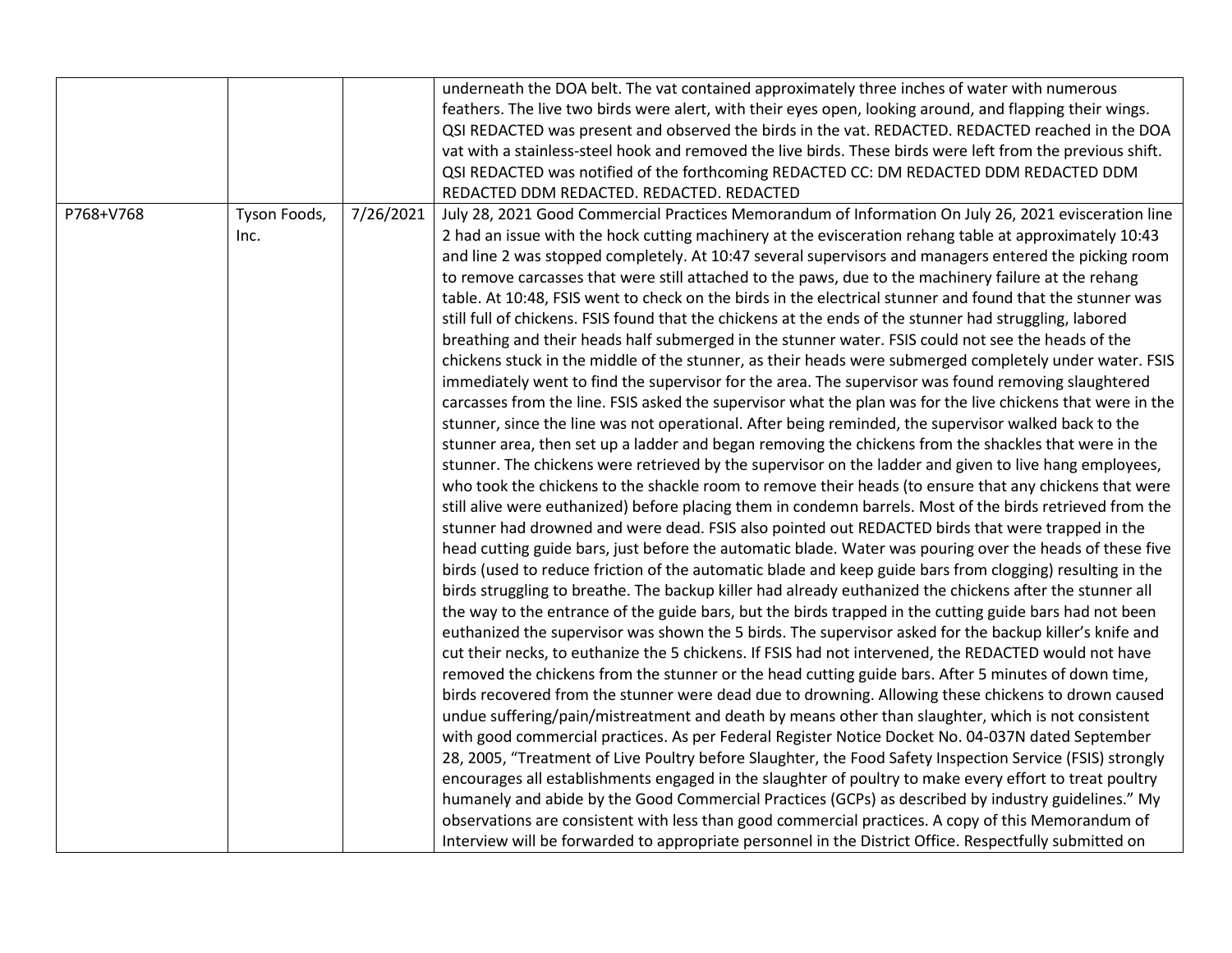|       |              |           | July 28, 2021 Supervisory REDACTED (REDACTED) REDACTED. REDACTEDP768 Tyson Foods, Inc. Waldron,           |
|-------|--------------|-----------|-----------------------------------------------------------------------------------------------------------|
|       |              |           | AR Cc. REDACTED, REDACTED. REDACTEDDDM, REDACTED. REDACTEDDVMS, REDACTED. REDACTED                        |
| P806  | Tyson Foods, | 8/27/2021 | On Friday, 27 August 2021, at 1705 hrs I walked into the live hang area and saw that the DOA belt was     |
|       | Inc.         |           | completely full, heaped up with multiple layers of dead birds and overflowing on to the floor. There were |
|       |              |           | live birds to numerous to count on the floor, on the stands and under the stands in the live hang area. I |
|       |              |           | came to the DOA belt and immediately noticed what appeared to be a live bird buried in among the          |
|       |              |           | DOAs. I immediately stopped the hang line. In the process of clearing the DOA belt there was found a      |
|       |              |           | total of 3 live birds that were completely buried in DOA birds. I sorted through the belt to make sure    |
|       |              |           | there were no more live birds present. REDACTED was completely full so it had to be taken out and         |
|       |              |           | emptied before the DOA belt could be emptied. REDACTED. REDACTED, General Production Manager for          |
|       |              |           | 1st Processing, was present as he was hanging birds on the line due to being short of hangers. He was     |
|       |              |           | told that an MOI would be issued for Good Commercial Practice For Poultry Slaughter failure. Birds were   |
|       |              |           | in danger of dying other than by establishment documented slaughter procedures. This situation was        |
|       |              |           | twice found and addressed earlier in the week with both shifts GPMs and was discussed during the          |
|       |              |           | weekly establishment meeting this week. The DOA belt was cleared and the live birds on the floor and on   |
|       |              |           | the stands were returned to the live hang belt and the belt was released at 1714 hrs. REDACTED.           |
|       |              |           | REDACTED, REDACTED, was told of the Good Commercial Practice For Poultry Slaughter failure and that       |
|       |              |           | an MOI would be issued.                                                                                   |
| P1362 | Tyson Foods, | 5/18/2021 | At approximately 1330 hours, on May 18, 2021, while verifying in the Live Dock area I observed the        |
|       | Inc.         |           | following: A Tyson team member was standing on top of the incoming conveyor belt where the belts          |
|       |              |           | transfer to the live hangers. REDACTED, and three other team members were pushing down on the             |
|       |              |           | bottom of the incoming conveyor belt with their feet. Another team member was along the wall, tossing     |
|       |              |           | live poultry carcasses at the feet of the team member that was standing on top of the conveyor belt. I    |
|       |              |           | observed a heaping pile, approximately 60 or more, of DOAs in the middle of the live hang lines one and   |
|       |              |           | two with two live birds near the pile moving about. The pile of DOAs were surrounding the feet of the     |
|       |              |           | team members that were in the area. I did not observe the DOAs being addressed to clear the area. I       |
|       |              |           | notified REDACTED, the concern of how the live birds coming in were being handled and being tossed        |
|       |              |           | toward the other team member that I observed and the loss of process control to address the excessive     |
|       |              |           | amount of DOAs that had and continued to accumulate. I explained that live birds should be handled        |
|       |              |           | properly as to not harm them. REDACTED acknowledged this and informed the team members to stop            |
|       |              |           | and get down from the incoming conveyor belt and to also quit tossing the live poultry carcasses. I       |
|       |              |           | notified REDACTED of my observations at approximately 1335.  I then returned to live dock with            |
|       |              |           | REDACTED at approximately 1340 and observed team members from kill line two, where the hangers            |
|       |              |           | stand, kicked approximately ten DOAs from into the middle of the room and other team members were         |
|       |              |           | observed stepping on top some of the DOA carcasses. At this time there was a heaping pile of too many     |
|       |              |           | to count DOAs on the ground in the middle of lines one and two, a heaping pile of DOAs on the table and   |
|       |              |           | the DOA belt. REDACTED discussed with REDACTED the loss of process control regarding the DOA              |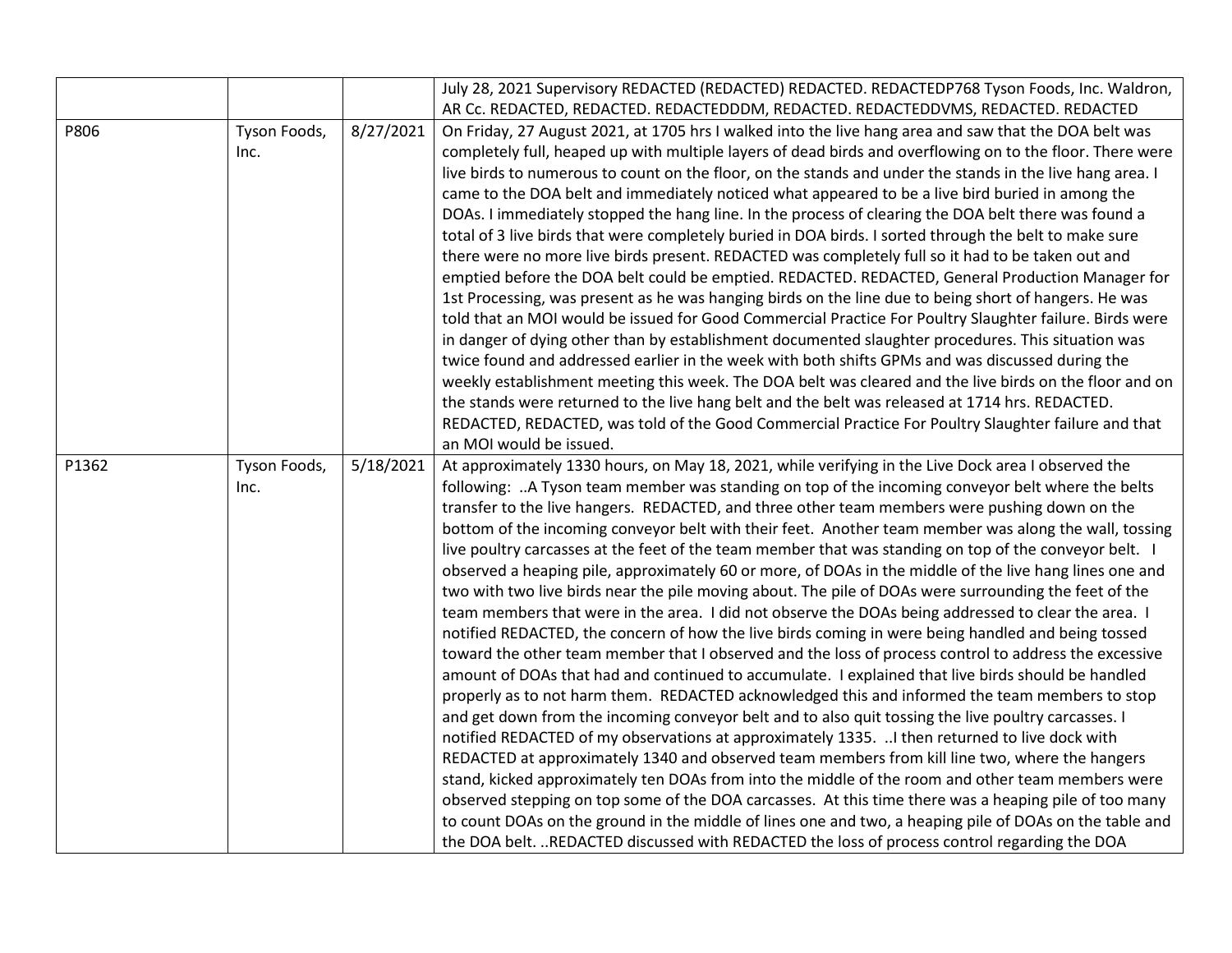|                   |              |           | carcasses and the handling concerns that were observed. I notified REDACTED that the discussion             |
|-------------------|--------------|-----------|-------------------------------------------------------------------------------------------------------------|
|                   |              |           | regarding these concerns would be documented in an MOI.                                                     |
| M7100+P7100+V7100 | Tyson Foods, | 5/19/2021 | On May 19 at approximately 1226 hours, REDACTED, REDACTED and I, REDACTED were performing a                 |
|                   | Inc.         |           | Good Commercial Practice PHIS regulatory Verification task at the Holding/Cooling shed. In attendance,      |
|                   |              |           | was REDACTED, REDACTED, REDACTED and REDACTED. We observed a bird on trailer 23110 crushed and              |
|                   |              |           | suffocated between a damaged, lifted, bent floor and the wire in a tier of the cage that caused the death   |
|                   |              |           | of this bird. This constitutes a mistreatment of poultry and represents less than GCP that requires live    |
|                   |              |           | poultry be handled in a manner that is consistent with good commercial practices and that they not die      |
|                   |              |           | from causes other than slaughter. I notified REDACTED that a GCP MOI will be issued to the                  |
|                   |              |           | establishment, also a copy sent to the District Veterinarian Medical Specialist and a copy retained in the  |
|                   |              |           | FSIS file. A copy of the FSIS Directive 6110.1 issued 7/3/18 Verification of Poultry Good Commercial        |
|                   |              |           | Practices will be given to him during the upcoming establishment awareness meeting.                         |
| M7100+P7100+V7100 | Tyson Foods, | 6/7/2021  | On June 7, 2021 at approximately 21:05 hours, I, REDACTED, while on my way to perform Good                  |
|                   | Inc.         |           | Commercial Practices (GCP) task, found the following GCP noncompliance in the picking room : a              |
|                   |              |           | shackled bird was vigorously flapping on slaughter line 2 between the first and second head puller          |
|                   |              |           | heading for the entrance of the scald vat. I went to check the bird for consciousness/sensibility and       |
|                   |              |           | found the bird had a broken neck, no blink response, no response to handling the head and its neck was      |
|                   |              |           | uncut. The birds entered the scalder flapping weakly after missing the second head puller. After I turned   |
|                   |              |           | from assessing the first uncut flapping bird, I noticed a second uncut bird after the first head puller     |
|                   |              |           | flapping vigorously. When I checked the second bird, I again found a broken neck, lack of blinking, lack of |
|                   |              |           | response to handling and an uncut neck. Immediately after assessing the second uncut flapping bird, a       |
|                   |              |           | third and fourth flapping bird exited the first head puller with similar broken necks and uncut throats and |
|                   |              |           | lack of responsiveness. I took a regulatory control action of stopping the slaughter line 2 and tried to    |
|                   |              |           | locate or contact establishment management by having a floor lead call them using a radio. When             |
|                   |              |           | management arrived, I explained my observations to REDACTED and REDACTED. REDACTED immediately              |
|                   |              |           | began trying to adjust the height of the head puller and discovered that it had been welded in place and    |
|                   |              |           | was no longer adjustable. When relinquished regulatory control, immediately, a live conscious uncut bird    |
|                   |              |           | bypassed the head puller by pulling its body up out of the bunched-up birds feeding into the first head     |
|                   |              |           | puller with establishment supervision present to witness these observations. REDACTED removed the           |
|                   |              |           | live bird from the slaughter line. While REDACTED was removing the first live, conscious uncut bird from    |
|                   |              |           | the line, I pointed out two more live, conscious, uncut birds to REDACTED, which he then removed. Both      |
|                   |              |           | REDACTED and REDACTED removed another live uncut bird each for a total of 5 live, conscious, uncut          |
|                   |              |           | birds that would have otherwise entered the scald vat and drowned. I informed establishment                 |
|                   |              |           | supervision that their process was out of control and would be documented and asked what corrective         |
|                   |              |           | actions they intended to take. REDACTED stated that the Back Up Killer would be removed and re-trained      |
|                   |              |           | before he could work that position again. REDACTED stated that he had ordered Maintenance to cut the        |
|                   |              |           | head puller equipment free of the welds that was preventing adjustment of the equipment. REDACTED           |
|                   |              |           | and I waited approximately five more minutes and did not witness any further live, conscious, and uncut     |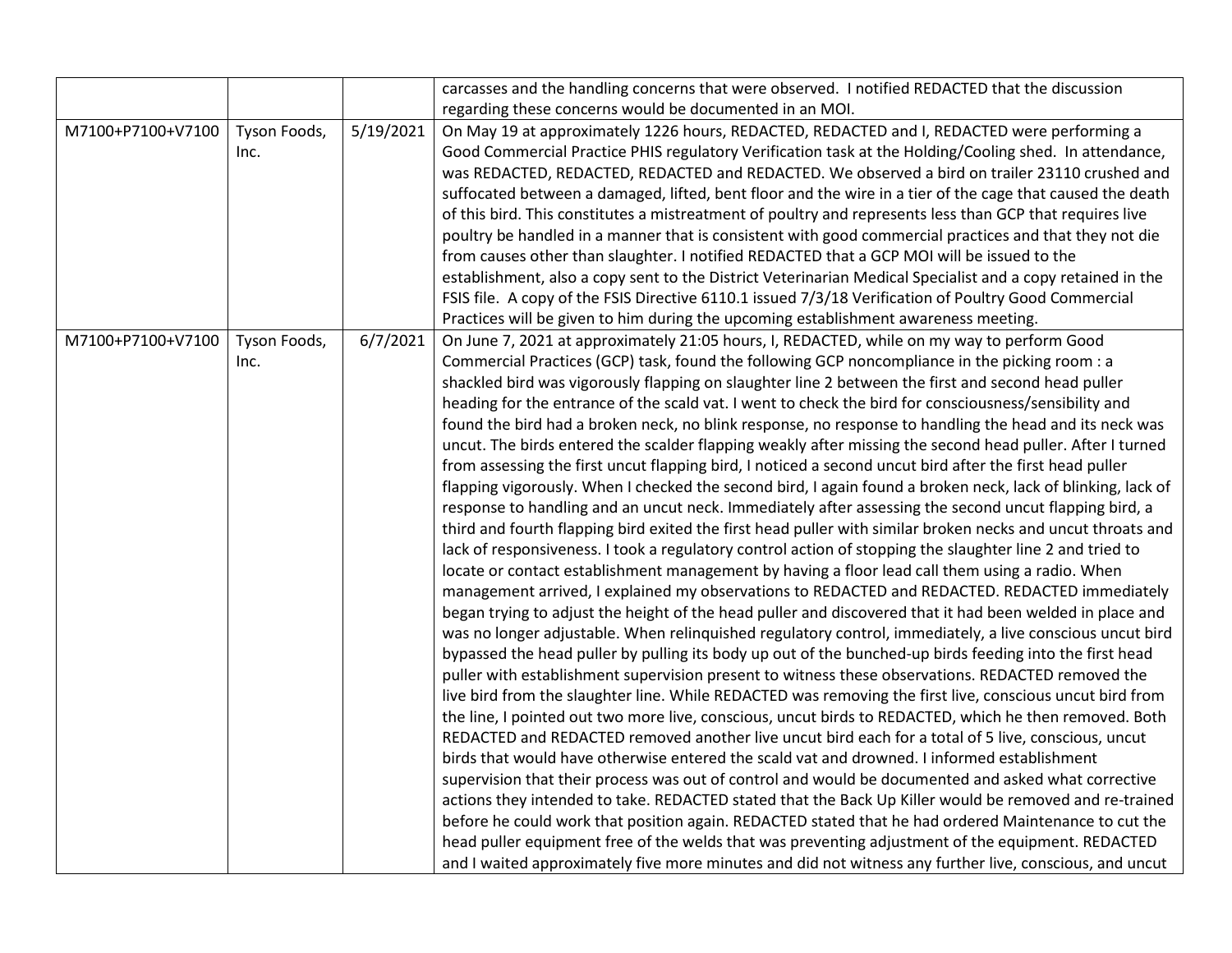|       |                      |           | birds exiting the blood tunnel to enter the scald vat. As I returned from performing GCP task, my path<br>took me back past the blood tunnel where I noticed another live conscious uncut bird past the first head<br>puller heading for the scalders. I took another regulatory control action of stopping the kill line 2, and<br>instructed the floor lead who came to investigate to remove the bird from the shackle which was past<br>the last head puller and starting the decline into the first scalder and radio for management. Immediately<br>after the floor lead removed the live bird from the line, the Back Up Killer started the line again without<br>permission, violating regulatory control. I immediately stopped the Kill line 2 and instructed the Back Up<br>Killer not to restart the line. When REDACTED and REDACTED arrived, I described the situation, they<br>witnessed the live uncut bird and the empty shackle, and I informed them of the seriousness of<br>personnel circumventing a USDA regulatory control action. REDACTED stated that he would need to go<br>ahead and remove the Back Up Killer for re-training. REDACTED immediately arranged for a Back Up<br>Killer replacement. I allowed the line to be re-started and REDACTED removed an additional 2 live<br>conscious uncut birds from kill line 2. I watched for an additional 5 minutes without observing any more<br>live uncut birds exit the blood tunnel to enter the scald vat. If USDA had not found this noncompliance,<br>loss of process control would have persisted in the slaughter process. The observations of live and<br>conscious birds just prior to entry into the scald vat shows noncompliance with 9 Code of Federal<br>Regulations (CFR) 381.65(b). Birds missed by the mechanical kill machine were repetitively, routinely<br>and consistently being allowed to pass uncut into the process thereby sending numerous birds into the<br>establishment production processes that died by means other than slaughter which does not meet 9 CFR<br>381.65(b). Additionally, using equipment to cause injuries to poultry is not in accordance with good<br>commercial practices and therefore does not meet 9 CFR 381.65(b). Birds that die by means other than |
|-------|----------------------|-----------|-------------------------------------------------------------------------------------------------------------------------------------------------------------------------------------------------------------------------------------------------------------------------------------------------------------------------------------------------------------------------------------------------------------------------------------------------------------------------------------------------------------------------------------------------------------------------------------------------------------------------------------------------------------------------------------------------------------------------------------------------------------------------------------------------------------------------------------------------------------------------------------------------------------------------------------------------------------------------------------------------------------------------------------------------------------------------------------------------------------------------------------------------------------------------------------------------------------------------------------------------------------------------------------------------------------------------------------------------------------------------------------------------------------------------------------------------------------------------------------------------------------------------------------------------------------------------------------------------------------------------------------------------------------------------------------------------------------------------------------------------------------------------------------------------------------------------------------------------------------------------------------------------------------------------------------------------------------------------------------------------------------------------------------------------------------------------------------------------------------------------------------------------------------------------------------------------------------------------------------------------------------------------------------------|
| P7101 | Tyson Foods,<br>Inc. | 6/29/2021 | slaughter are, by regulatory definition, Cadavers which are condemned under 9 CFR 381.90.<br>On 6/29/21 at approximately 1838 hours I observed concerns while performing my Good Commercial<br>Practice task. While observing kill line A at the kill machine I observed 53 birds missed by the kill machine<br>during 3 % minutes of observation. I also observed during this check a bird that was missed by the kill<br>machine that was also missed by the backup killer. On line A the head puller is located after the scalders.<br>Therefore, the bird that was not killed by the backup killer would inevitably enter the scalder still<br>breathing. During this same check there were two occurrences in which the backup killer had to stop the<br>line and move the legs of 3 birds that had a leg in two different shackles.  I then notified REDACTED of<br>my findings who immediately went to make adjustments and speak with live hang. I performed a retest<br>at approximately 1852 hours, in the presence of REDACTED, which resulted in 15 birds missed by the kill<br>machine. I notified REDACTED of my findings on both checks.  I performed another retest at<br>approximately 2100 hours which had 26 missed by the kill machine and the line had to be stopped twice<br>due to birds hung by only one leg. I then notified REDACTED of my findings and he and REDACTED made<br>more adjustments.  At approximately 2150 hours I performed another retest of Line A kill machine that<br>passed with 4 birds missed. The large number of birds missed by the kill machine and the improper<br>hanging of birds creates an opportunity for live birds to be missed and enter the scalder still breathing.                                                                                                                                                                                                                                                                                                                                                                                                                                                                                                                                                        |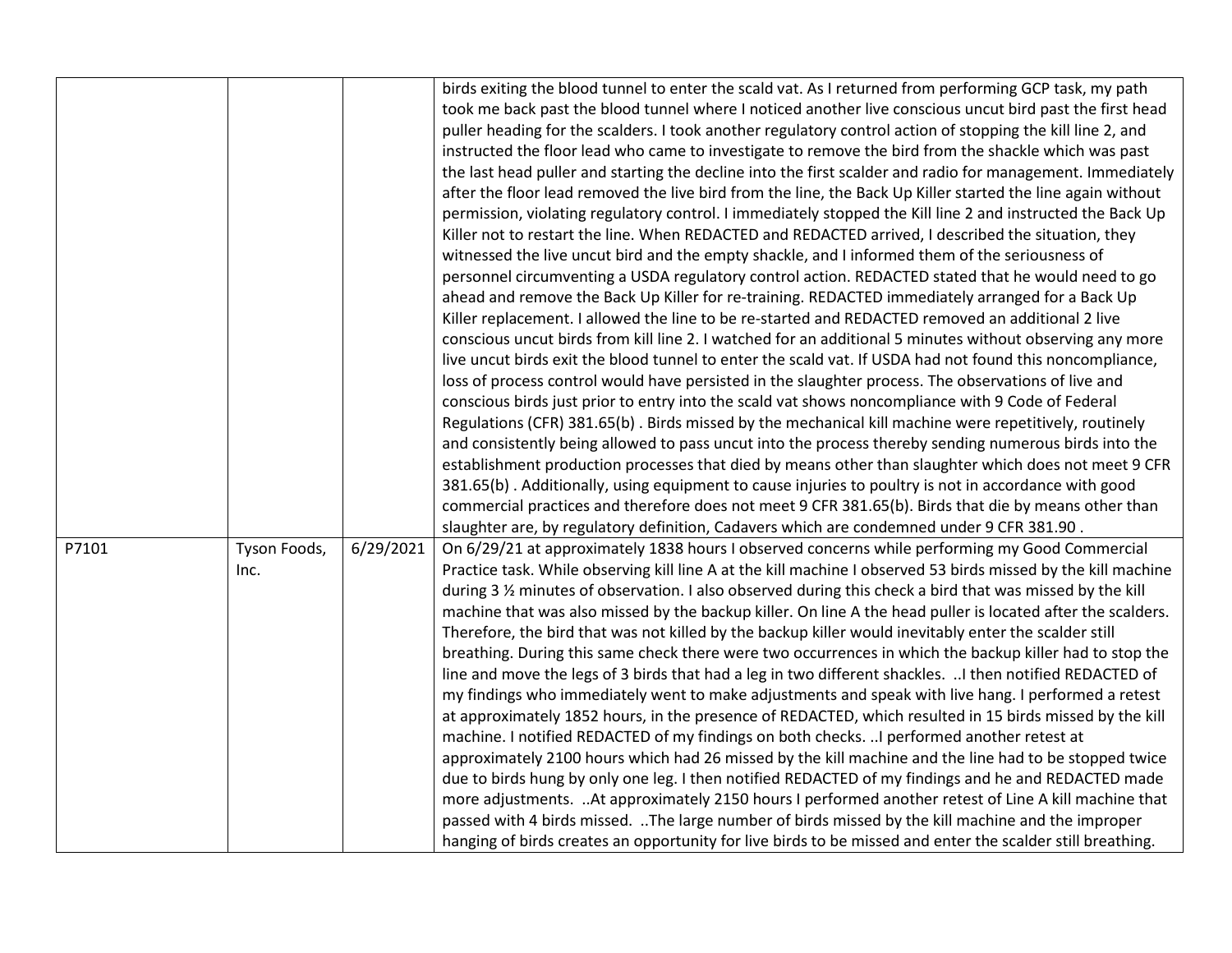| M7478+P1     | Tyson Foods,<br>Inc. | 4/22/2021 | Today April 22, 2021, at approximately 1400, while performing a Good Commercial Practices check at the<br>entrance to the kill hole, I observed a live bird heading towards the entrance to the scalder on line<br>#1. The bird had its eyes open, was breathing and holding its head upright and appeared alert and<br>responsive. I proceeded down to the scalder entrance and observed the bird enter the scalder still<br>breathing. At the time I observed the bird just prior to entering the scalder, there was not enough time<br>to stop the line to prevent it from entering the scalder. The bird had its eyes open and was jerking its<br>body excessively. I did not observe any evidence of cuts on or around the neck of the bird. I notified<br>REDACTED of the nonconformance to the good commercial practices and of the resulting MOI.                                                                                                                                                                                                                                                                                                                                                                                                                                                                                                                                                                                                                                                                                      |
|--------------|----------------------|-----------|------------------------------------------------------------------------------------------------------------------------------------------------------------------------------------------------------------------------------------------------------------------------------------------------------------------------------------------------------------------------------------------------------------------------------------------------------------------------------------------------------------------------------------------------------------------------------------------------------------------------------------------------------------------------------------------------------------------------------------------------------------------------------------------------------------------------------------------------------------------------------------------------------------------------------------------------------------------------------------------------------------------------------------------------------------------------------------------------------------------------------------------------------------------------------------------------------------------------------------------------------------------------------------------------------------------------------------------------------------------------------------------------------------------------------------------------------------------------------------------------------------------------------------------------|
| M17250+P6+V6 | Tyson Foods,<br>Inc. | 4/16/2021 | On Friday, April 16, 2021 at approximately 1032 hours I, REDACTED, performed a good commercial<br>practice verification task in the picking room. I positioned myself at a point where I can directly view both<br>lines entering the scald vats. On picking line 1, within one minute of continuing my check I observed one<br>live bird of average size, still breathing with no visible neck cuts, entering the scald vat. The bird was<br>hanging normally with its head straight down blinking its eyes and still breathing. Approximately 5 birds<br>later another live bird was observed of average size with no visible neck cuts, entering the scald vat and<br>blinking its eyes while still breathing. I located REDACTED who radioed for REDACTED. Once REDACTED<br>arrived in the picking room, I notified him of my observations. I performed a recheck observation of the<br>line for compliance at approximately 1038 hours; I did not observe any live birds entering the scald vat at<br>this time. After management assessed the incident, I had a brief discussion with REDACTED and<br>REDACTED about their assessment and their further planned actions. I informed them again of my<br>observations and of the forthcoming GCP MOI documenting these events. REDACTED stated that<br>monitoring for the remainder of the shift would be increased in addition to adding a third back up killer.<br>Sincerely, REDACTED REDACTED cc REDACTED- District Veterinary Medical Specialist<br><b>REDACTED - AL</b><br>REDACTED |
| M17250+P6+V6 | Tyson Foods,<br>Inc. | 7/6/2021  | On July 6th, 2021 at 21:11 while performing the Poultry Good Commercial Practices Verification Task, I<br>observed a live bird enter the scalder on picking line one. I was standing between picking line one and<br>two observing the birds immediately prior to entering the scalder. I was able to clearly observe the entire<br>neck to verify there was no cut. Additionally, I observed the bird holding its head up, looking around, and<br>blinking its eyes. I immediately notified REDACTED, the REDACTED, of my findings and of the forthcoming<br>GCP MOI documenting these events.                                                                                                                                                                                                                                                                                                                                                                                                                                                                                                                                                                                                                                                                                                                                                                                                                                                                                                                                                |
| M17250+P6+V6 | Tyson Foods,<br>Inc. | 9/27/2021 | On Monday, September 27, 2021 at approximately 141 hours I performed a good commercial practice<br>verification task in the picking room. I positioned myself at a point where I can directly view both lines<br>entering the scald vats. On picking line 1, within two minutes of arriving, I observed one live bird of<br>average size, still breathing with no visible neck cuts, entering the scald vat. The bird was hanging<br>normally with its head slightly tucked, blinking its eyes, and still breathing. I asked the line lead to radio<br>for a Supervisor. I informed REDACTED. REDACTED, Live/Evis General Production Manager and Shift<br>Manager, REDACTED. REDACTED, of my findings and of the forthcoming GCP MOI documenting these<br>events. After plant management assessed the situation, REDACTED. REDACTED stated that monitoring<br>for the remainder of the shift would be increased in addition to making adjustments on the head pullers.                                                                                                                                                                                                                                                                                                                                                                                                                                                                                                                                                                         |